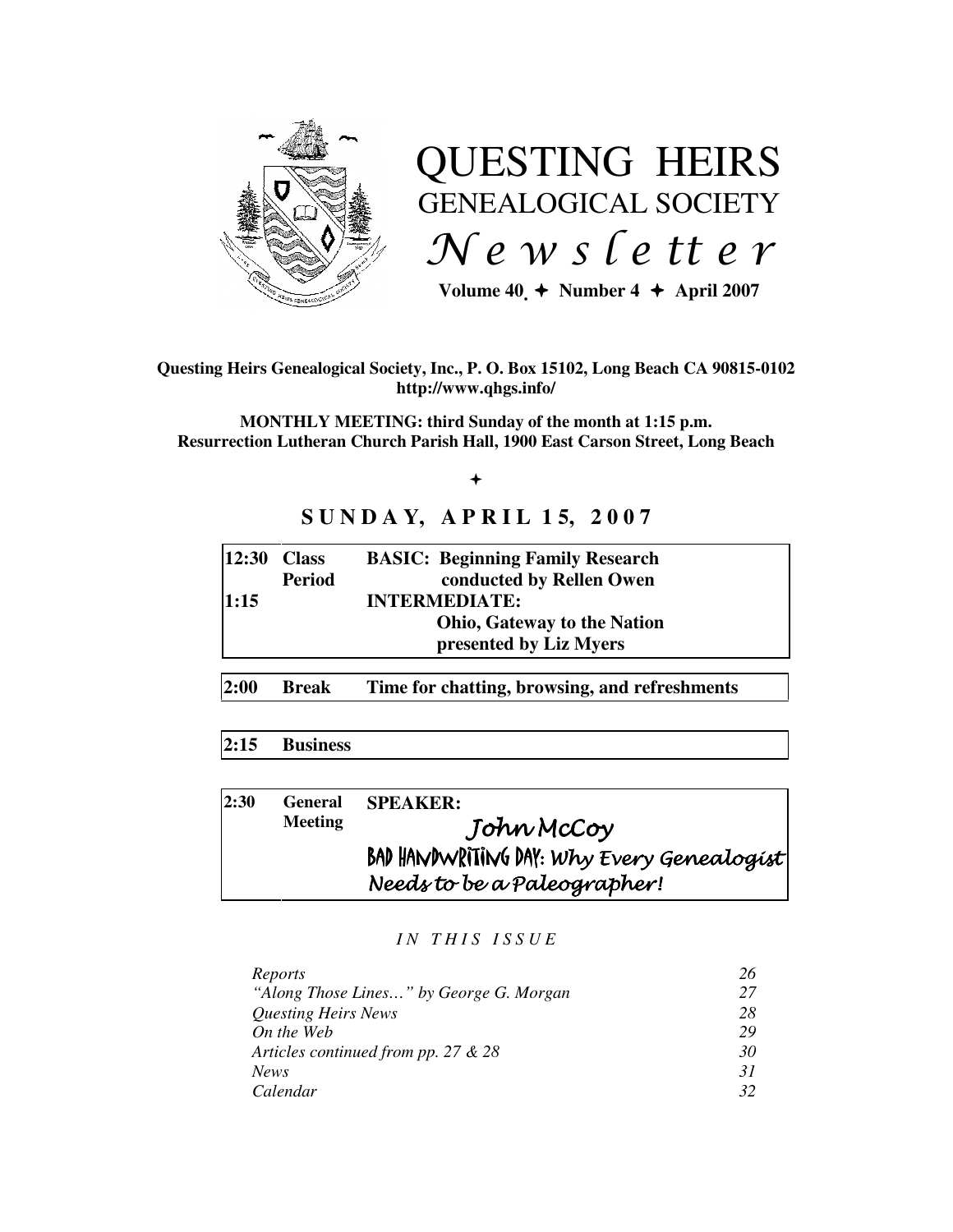*Page 26*  $\div$  *Ouesting Heirs Genealogical Society Newsletter, Volume 40, Number 4*  $\div$  *April 2007* 

# **A P R I L M E E T I N G**

#### **INTERMEDIATE CLASS**

The Genealogy Bug afflicted Liz Stookesberry Myers in 1970. Her main interest has been in doing Ohio research. She is a member of the First Families of Ohio, having proved her relatives were in the state before 1820. She has lectured and taught many classes in climbing the family tree. She has held offices in the Ohio Genealogy Society (Southern California Chapter) and is now President of Questing Heirs Genealogical Society in Long Beach. She is a member of the Association of Professional Genealogists, the Speaker's Guild, the National Genealogical Society and the California Alliance of Genealogical Societies, as well as several local societies. Liz feels very strongly about public access to vital records.

#### **SPEAKER: JOHN McCOY**  BAD HANDWRITING DAY

Genealogists encounter all sorts of handwritten documents that are difficult to read. Paleography is the art of reading old handwriting. The principles of paleography are easy to grasp, and excellent tutorials can be found on the internet. The same principles apply to the problem of reading bad handwriting from all periods. The real work consists of studying enough samples of various handwriting styles to be able to read them fluently. We will present examples of English and American handwriting from a variety of sources and periods. Bring your own favorite examples of illegible genealogical documents that we can discuss during the program.

#### **R E F R E S H M E N T S Georgie (Peterson) LYONS (562) 432-4908**

Thanks to our March hosts: Linda IVERS Jeanette JONES Sandy NISSENSON Nancy PERALTA Our April hosts will be

| Tricia BURES           | <b>Sally DAVIS</b> |
|------------------------|--------------------|
| Polly & George JOHNSON | Tina YANIS         |

#### **F I N A N C I A L R E P O R T David WERTS (562) 431-7790**

| February Income           | S | 1.26        |
|---------------------------|---|-------------|
| <b>February Expenses</b>  |   | 666.11      |
| <b>Operations Balance</b> |   | \$7,808.58  |
| <b>Investment Balance</b> |   | \$21,637.17 |

You may recall that towards the end of 2006, an organization called GenealogyBank offered to make a contribution to our Society for any member who joined (that is, anyone who signed up for their Internet genealogical database service). We had four people accept the offer, three for a one-year subscription and one for two years. We recently received a check for \$55.00 from GenealogyBank as a result of those subscriptions. Thanks to those who signed up, and to GenealogyBank!

#### **MEMBERSHIP REPORT Jeanette (Marcus) JONES (562) 421-5610**

| <b>MARCH MEETING ATTENDANCE</b> |                 |  |  |  |  |
|---------------------------------|-----------------|--|--|--|--|
| Members: 39                     | Guests: 3       |  |  |  |  |
| <b>NEW MEMBER</b>               |                 |  |  |  |  |
| Linda RYAN                      | Individual 9/07 |  |  |  |  |
| <b>RENEWALS</b>                 |                 |  |  |  |  |
| Harry HOLGATE                   | Individual 9/07 |  |  |  |  |
| <b>Herbert LAFFOON</b>          | Individual 1/08 |  |  |  |  |

*Copyright* © *2007, Questing Heirs Genealogical Society, Inc.* 

*Permission to reprint original items from this publication is granted, provided that the reprint is used for non-commercial, educational purposes, and that the following notice appears at the end of the article: Previously published in Questing Heirs Genealogical Society Newsletter, Vol. 40, No. 4, April 2007.* 

*This newsletter is published monthly as a benefit for members of Questing Heirs; it is not meant to be sold. Those who are unable to attend our meetings but wish to subscribe to the newsletter may purchase a newsletter-only membership for \$12.00 a year. To join, please use the membership application on the outer cover of this newsletter.*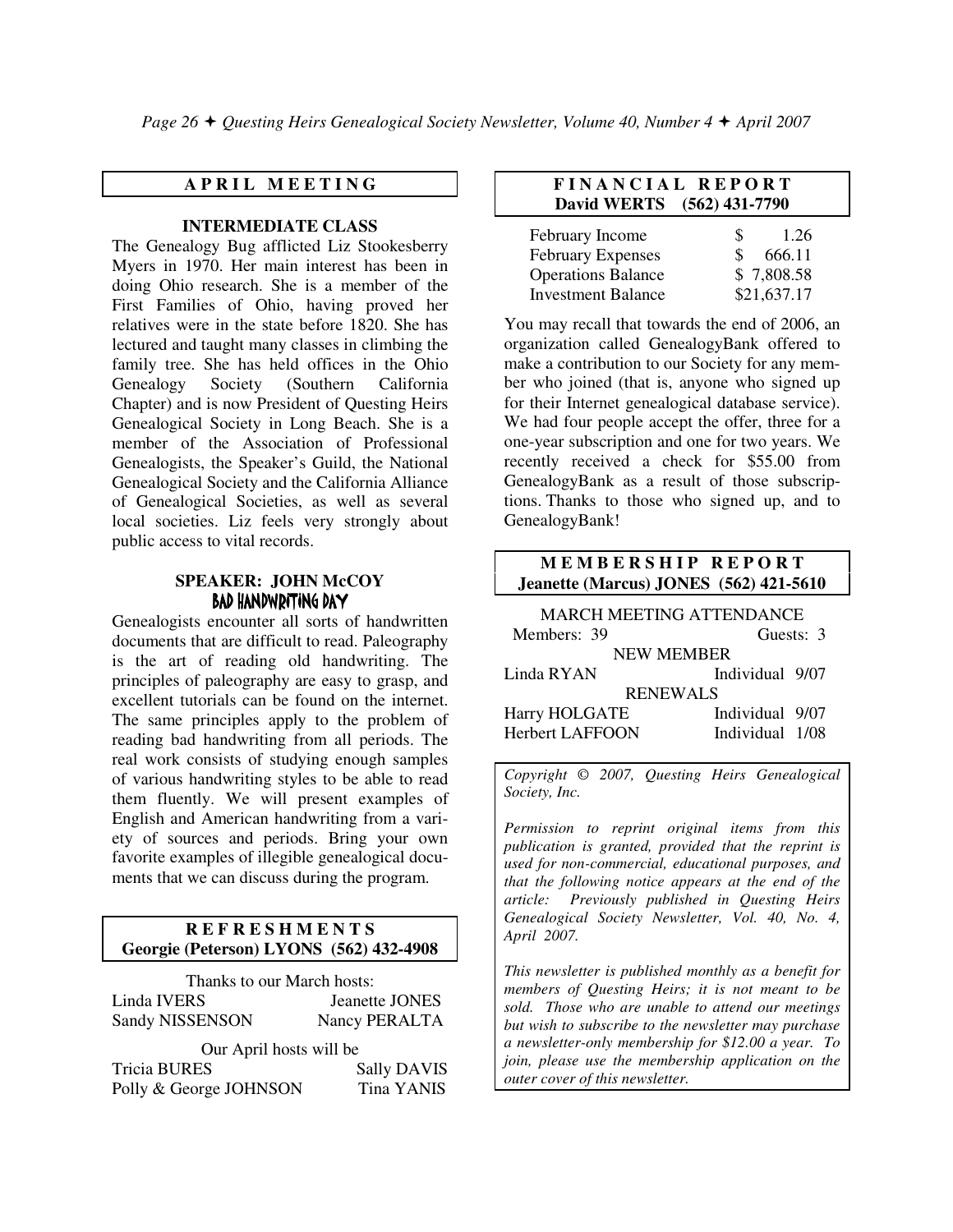# **"ALONG THOSE LINES…" by GEORGE G. MORGAN**

# **How to Build a Great Genealogy Reference Resource**

There are scores of great (and mediocre) genealogy "how-to" books on the market. I was persuaded by McGraw-Hill to write one, "How to Do Everything with Your Genealogy," and I have a new book coming out in late March, "The Official Guide to Ancestry.com" (being published by Ancestry, of course) that all users of Ancestry.com will want to have as a primer and reference.

There are certainly specialized "how-to" books that relate to individual record types (census, military, courthouse methodology), geographical areas (United States, Canada, United Kingdom, Germany, France, Australia, Italy, Poland), ethnic and religious groups (black, Jewish, Catholic, non-conformists to the Church of England), as well as maps, gazetteers, surname and forename books, cemetery research, and many more.

I've been building my own genealogical reference book collection for decades and just recently did an inventory to see how extensive the collection in our house has become. My estimate is that we have about 2,000 books related to genealogy and history. That means that there's a lot of money tied up in a library of printed materials. I easily recognize that most people can't afford the money and/or space to support a collection of that size.

One of the things that I have done, and that I heartily recommend to other genealogical researchers, is to start a collection of "how-to" sheets from libraries, archives and specific places on the Internet. In "Along Those Lines…" this week, I want to provide some excellent examples for you.

#### **Libraries, archives, and their pathfinders**

In the library profession, librarians refer to the handout "how-to" sheets they produce for their users as "pathfinders." In other words, the idea is to show patrons how to use the physical collection or to access specific resources,

perhaps in subscription databases or on the Internet. Libraries and genealogy librarians are placing more of their pathfinders on their Web sites in PDF format to make them continually available. Whenever I visit any library or archive, I immediately seek out any printed pathfinders and collect a full set. They will help me while I am in the facility, and they become part of my at-home collection, as I will explain a little later.

# **Internet Resources**

I often visit the Web sites of libraries with genealogical collections just to see what online pathfinders, usually in PDF file format, are available. One of my favorite collections is that of the Indian River Public Library in Vero Beach, Fla. Librarian Pamela J. Cooper has written excellent pathfinders and placed them online. Visit the Web site for her collection at http://www.rootsweb.com/~flindian/ircl/ and click on the Pathfinders link. Another favorite collection is that of the Allen County Public Library in Ft. Wayne, Indiana. Visit its Web site http://www.acpl.lib.in.us/genealogy/index.htm and click on the pathfinders on the lower left side of the screen. Many of the pathfinders available in libraries and archives will guide you to books, periodicals, and other resources in that facility's collection. Others, however, may include step-by-step instructions for getting started or continuing your research.

The LDS FamilySearch Web site at http://www. familysearch.org is a great place to find "howto" materials. From the main page, click on the search tab. Once there, there are two important links:

• **Research Guidance** – Select a location, click on it, and there will be categories of records – usually births, marriages and deaths – and links for year ranges. These guides will help you determine

continued on page 30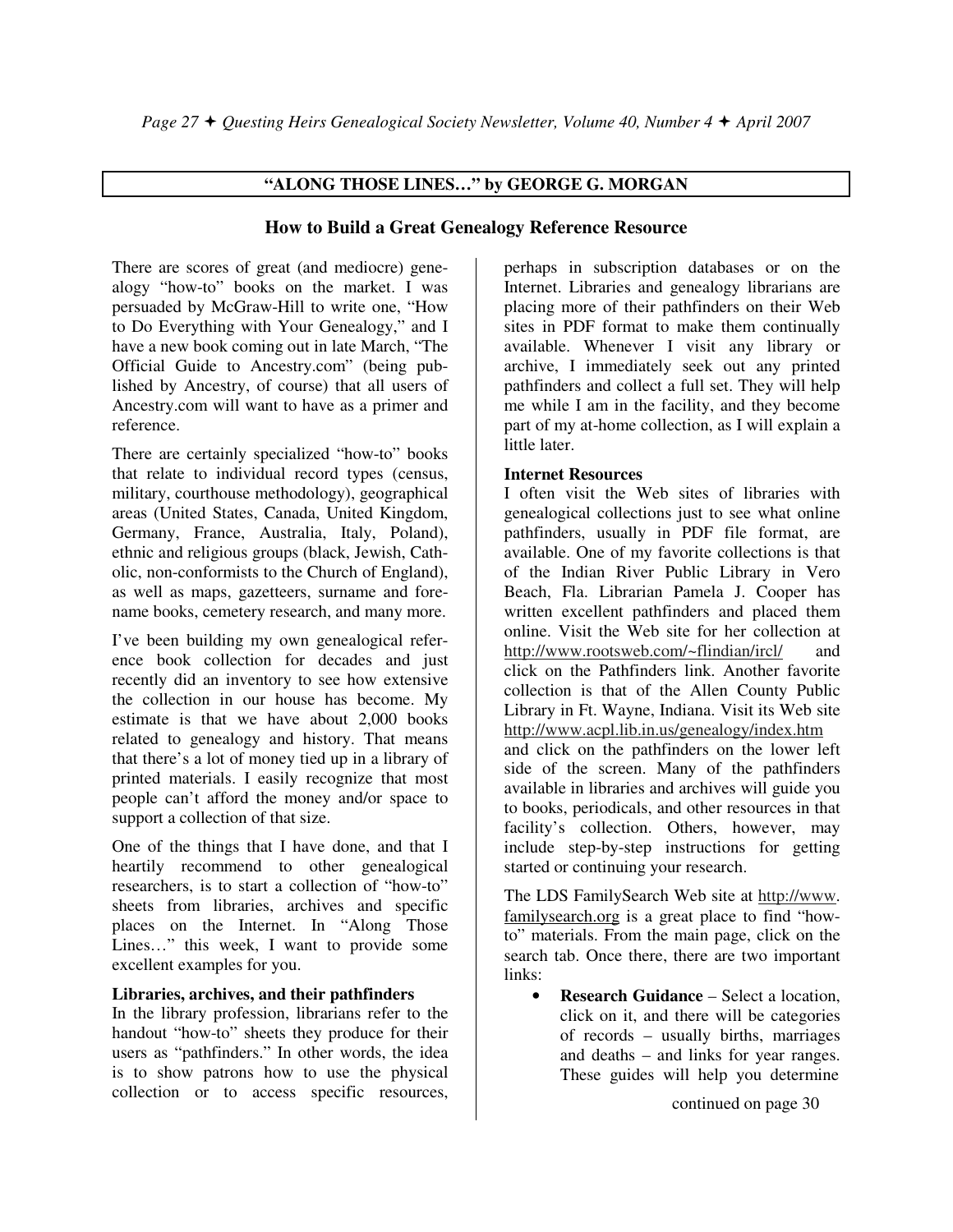# **Q U E S T I N G H E I R S N E W S**

## **PRESIDENT'S MESSAGE**

Hello again.

Good News! The basic "How-to" class, taught by Rellen Owen, will be starting early. That way you can learn new procedures, or refresh your skills, and still attend the rest of the day's program. So, if you have a problem Rellen can help you with, plan to come early to our next meeting.

The Intermediate Class will be on Ohio, as John roped me into doing it. It will be half of my recent talk on Ohio that I gave to the South Orange County Genealogical Society in Mission Viejo. This part of the talk is more generalized and focuses on research in other states as well.

Our Board of Directors is planning some new and exciting activities that you will be hearing about in the future. I don't know about you, but I'm looking forward to the future of Questing Heirs! Will you join us on Sunday, April 15?

# $Liz$

#### **CORRESPONDING SECRETARY**

We regret to say that Jeri Everett, our new Corresponding Secretary, has been too ill to attend meetings recently. Until she is able to resume her duties, Jeanette Jones has been temporarily appointed as Assistant Corresponding Secretary. Our best wishes go out to Jeri for a speedy recovery.

#### **BASIC CLASSES**

Rellen Owen, who has kindly consented to take charge of the Basic Class period at our monthly meetings, anticipates that two types of people will attend these classes: the very beginner and one who has been doing genealogy for awhile but needs to get organized.

Discussion topics for beginners will start with an introduction to the Family Group Sheet and the four-generation Ancestor Chart, followed by the home inventory so the person can find out what he/she already knows. They will then be able to

see what they need to find out, and that provides the basis for future research.

For a person who needs to get organized, topics will include the need for documentation, keeping track of research, and knowing how to record and file the information found.

Rellen suggests that anyone interested in attending the basic class might send him an e-mail beforehand to help him prepare for the session. He will be dealing with "how-to" questions, not research help. His e-mail address is:

relowen@ca.rr.com

All members are encouraged to submit articles for publication in our Newsletter. Upcoming deadlines are as follows: May submissions by April 22, 2007 June submissions by May 27, 2007

## **LINNA YOUNG**

Linna Stevenson Young passed away Saturday, February 24, 2007 at age 90. She attended Long Beach schools graduating from Poly High School in 1934. She received a B.Ed., UCLA 1938 Cum Laude and a M.Ed. USC 1948 Cum Laude. She was a teacher in Manhattan Beach 1938-1949 and from 1949-1977 Linna was a principal in the Los Angeles Unified School District. She received many honors including PTA Life Membership and PTA Continuing Service Award. Preceding Linna in death was her daughter Eva Jeanne Campbell in 1959. Linna's first husband was Gordon Campbell (1943), second husband was Ralph Welsh (1963) and third, Harry Young (1973). Surviving Linna is her sister, Eva Austin who lives in Cerritos and several cousins in California and in other states. Linna lived in Long Beach until she retired, then she moved to Cerritos to a larger home so she could take care of her elderly mother. Linna enjoyed many interests and hobbies such as family, crafts, oil painting, needle point, travel, reading, music and

continued on page 30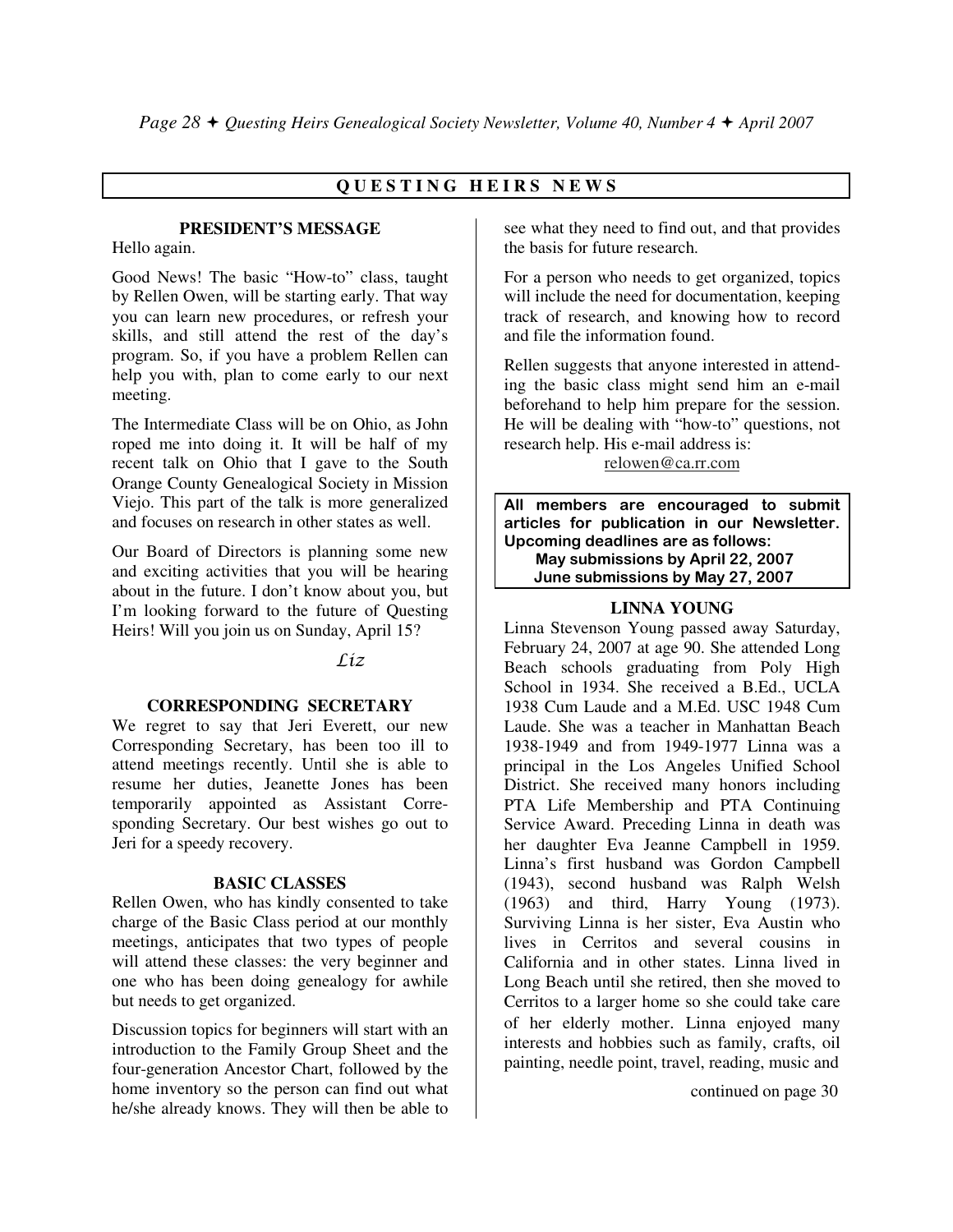# **O N T H E W E B**

#### **FINDING LOST COUSINS**  http://www.lostcousins.com

Here's a tip from our old friend Linda Jonas on the best way to locate long-lost cousins. I spotted this on the Genealogy-DNA mailing list at rootsweb.com (March 9, 2007). Linda's logic is flawless, as usual! Except that, by the time you read this, Ancestry.com may no longer be available at your local Family History Center. But that's another story. [See p. 31.]

Linda says, "The best sites are currently ancestry.com and familysearch.org (especially Pedigree Resource File). Although ancestry.com is a subscription service, you can use it free at many public libraries and Family History Centers. Even if you don't find a descendant at either site, one of the advantages to ancestry.com is your ability to use 'Post-em' notes in its Ancestry World Tree database…When I find an ancestor in one of the pedigrees on Ancestry World Tree, I put a postem note on the ancestor's record…The person who submitted the pedigree is sent immediate notice of my post-em note, and the post-em note remains on the record for other people who are researching the family.

"Another site that has great potential is [website above]. There is no cost to register. The purpose of the site is to find living descendants…At this website you enter all of your ancestors who were in the 1880 U.S. Census. You enter the information exactly as you found it in the census search even if it was indexed incorrectly. There is then a section for you to make corrections or additions such as adding maiden names for women, etc. When someone else enters the same census record you have a match, and you can contact that person. Lost Cousins was originally set up for the 1881 British Census, and the 1880 U.S. census is a new feature. You probably won't find any matches there yet, but enter everyone you can find including all of your grandmother's sisters' census records, etc. I

entered every possible collateral family member I could find on all of my lines. I have no matches so far, but as more people start using it, we may all begin to find living descendants of our family."

I went straight to the Lost Cousins website and found it easy to use. The only real difficulty is that so many of my relatives were misread during the indexing of the 1880 Census. My great-grandfather's family was indexed as "McCagy" instead of "McCoy"! As time permits, I will add more of the distant relatives that I find in the 1880 Census, especially the ones whose stories are especially strange. How I have wished to find a descendant of Phebe Jane McDougall, separated from her family at age 9, and only reunited with her sisters 62 years later in 1911. Is there anyone else alive today who knows that she was a McDougall?

by John McCoy

#### NEW ON THE WEB

The Burke's Peerage online service has been redesigned by the Origins Network at: www.burkes-peerage.net

Ancestry.com has added Kansas State Censuses, 1865-1915 and voters' lists for the years 1855- 1859 to its database.

A database of Indentured Servants, Redemptioners, and Transported Convicts may be found at www.immigrantservants.com. Those arriving in Virginia have been added first; Maryland and Pennsylvania will follow.

If you'd like to create a catalog of your genealogical book collection, take a look at Library Thing (www.librarything.com). When you enter words from the titles, the authors, or the ISBNs of your books, the site will provide full bibliographic information and then create a catalog for you. If you want to, you can share your information with others on the site—or you can keep it completely private.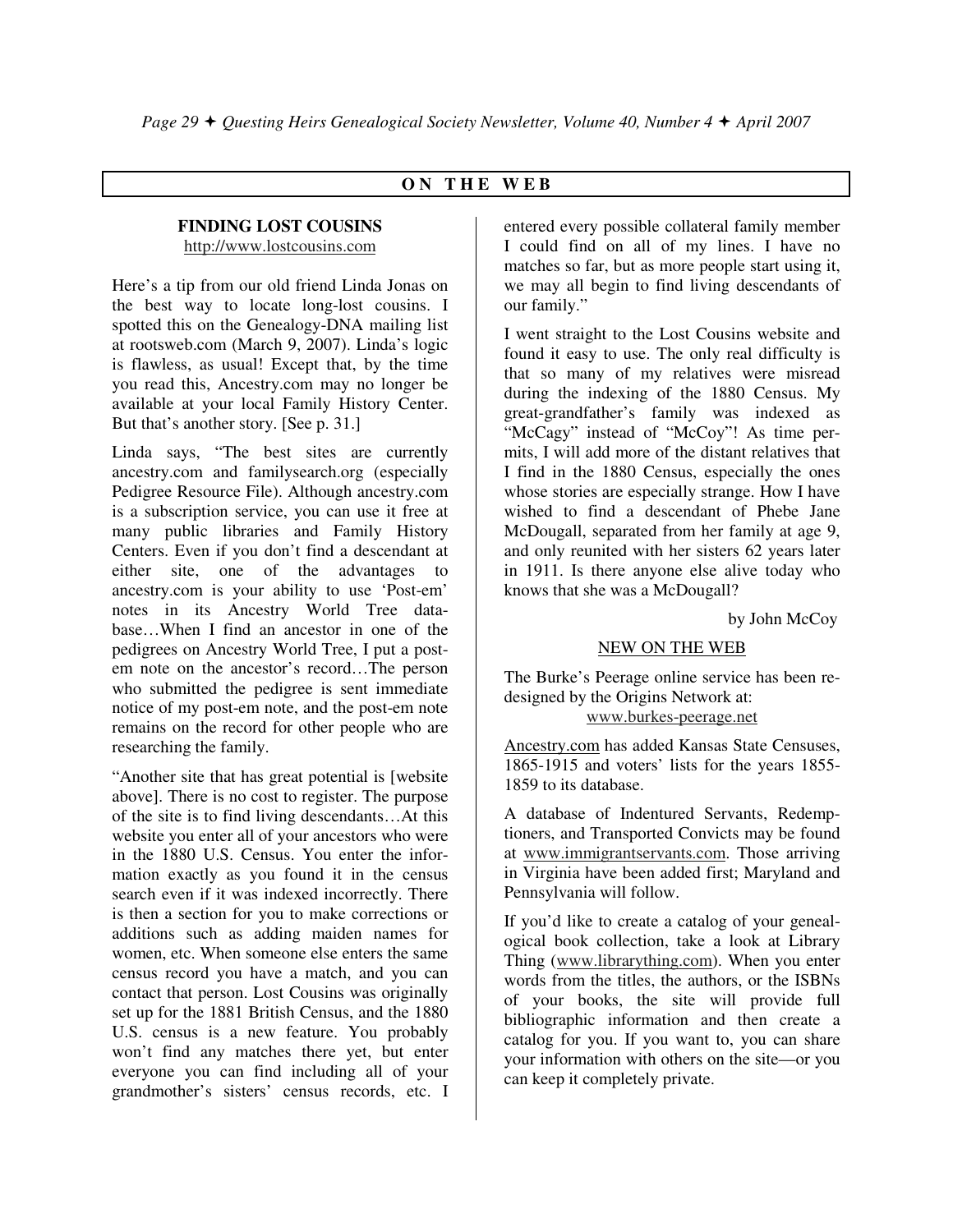#### **"ALONG THOSE LINES…" & QUESTING HEIRS NEWS (continued)**

- **"Along Those Lines…"** continued from p. 27 what is and is not available, how to approach locating and accessing them, and how to work with them.
	- **Research Helps**  Again, find a location about which you want to conduct research. This time, however, there are many "how-to" documents from which to choose. Always look for the "Research Outline" for the place. It is one of the most complete overall references you will find online.

Regardless of whether you find the pathfinder at a library, archive or on a Web site, the pathfinder will usually include references to printed, microfilm and/or online resources to help you continue your reference.

You can also use your favorite Internet search engine to search the words "genealogy library pathfinder" and, if you like, add the name of a place or record type you're researching. Check the search results for quality pathfinders.

#### **Building and using your reference collection**

I don't recommend just creating a pile of these pathfinders or throwing them in a drawer. Rather, what I've done is create a "Pathfinder Binder" and insert tab dividers for the different categories of materials. For example, I have a tab for U.S. Census and another for U.K. Census; there's one for U.S. Military and then sub-dividers for American Revolution, Civil War, WWI, WWII, etc.; there's another for Native American; and so forth. The tabs are organized alphabetically for easy reference. At this juncture, my pathfinder collection occupies three binders.

Use your collection in several ways. First, use it as instructional material to learn the basics and more of specific resources, records and methods. Second, refer to the bibliography for other references that you can access at or through your library. Third, use pathfinders to plan trips to

specific libraries or archives and to optimize your use of their collections.

This is really an inexpensive and effective way to get started in building your own reference collection. Later, if you like, you can purchase books on the more specific type or area of research on which you want to focus. The pathfinders' bibliographies will help you locate possible printed sources.

Happy Hunting!

George

© 2007 Copyright George G. Morgan. All rights reserved.

**Linna Young** ……………..continued from p.28 computers. She was a member of Delta Kappa Gamma – Eta Delta Chaper; Alpha Delta Chi – Alpha Chapter; National Society of the Daughters of the American Revolution – Western Shores Chapter; Daughters of the War of 1812 – U. S. Frigate President Chapter; Daughters of the American Colonists – Hannah Hatch Chapter; Colonial Dames of the XVII Century – Nantucket Chapter; many Genealogical Societies such as OCCGS, LB Questing Heirs and many other state and county genealogical groups. Educational Organizations Linna belonged to are ARTLA; Assoc Administrators LA; LBRTA and CRTA. Linna's kindness and positive attitude will be sadly missed.

*Linna had been a member of Questing Heirs since 1988. Her obituary appeared in the Press-Telegram on 4 March 2007. Her sister Eva also sent us a copy.* 

Family History: It is not just a hobby. It is a vitally important preservation mission for future generations of our family.

George G. Morgan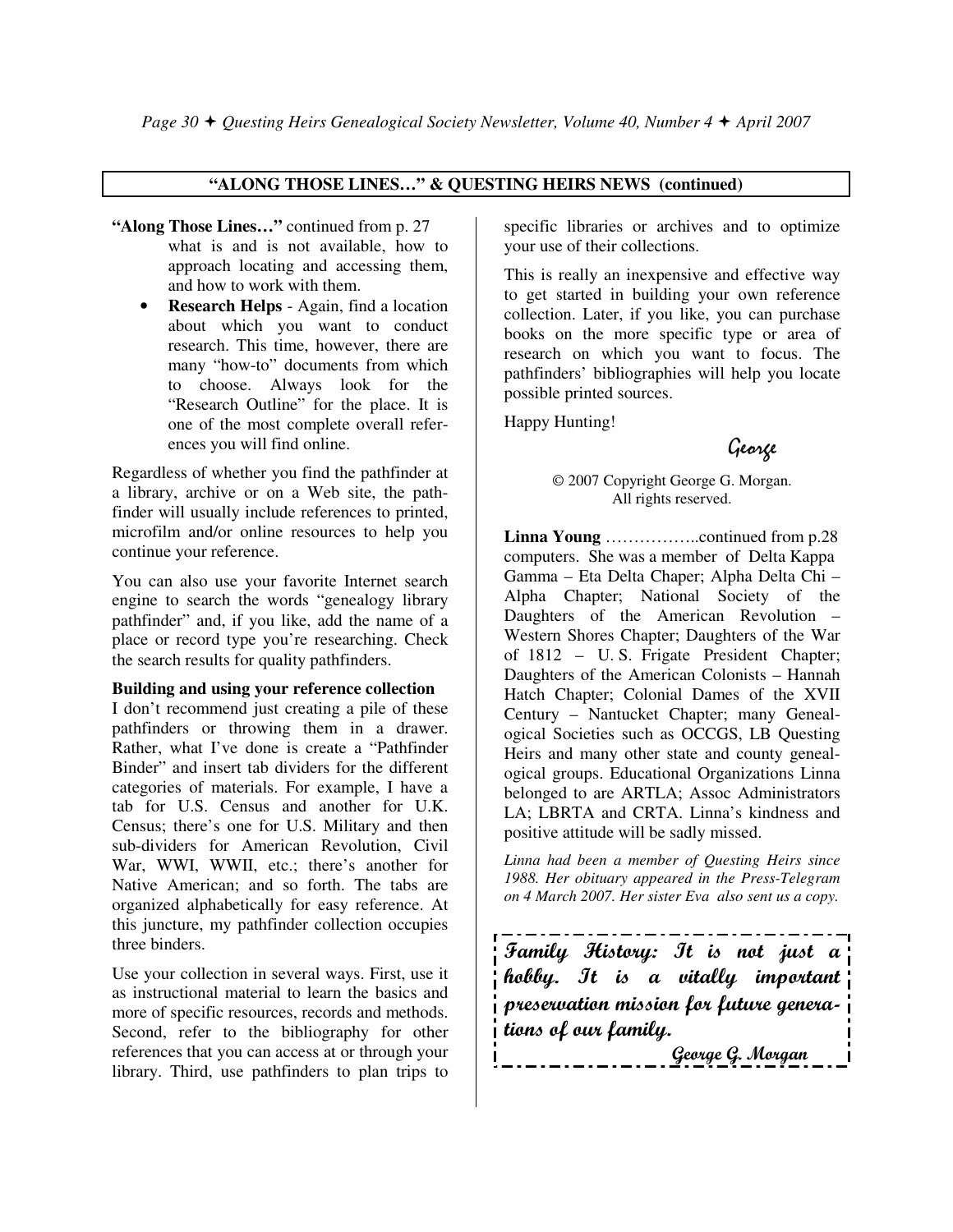### **N E W S**

#### **NARA FEE INCREASE**

Rules proposed in the Federal Register on February 26, 2007, provide for raising fees for the reproduction of documents by the National Archives. The proposed fees are as follows:

- -Passenger Arrival Lists - \$25.00
- **Federal Census \$25.00**
- **Eastern Cherokee Applications \$25.00**
- Land Entry Records \$40.00
- Full Pension File (Civil War period) \$125.00
- Full Pension File (Non-Civil War period) - \$60.00
- Selected Pension Documents \$25.00
- -Bounty Land Warrant Files - \$25.00
- - Military Service Files (more than 75 years old) - \$25.00

In most cases this is an increase from \$17.50 to \$25.00. Land Entry Records would increase from \$17.75 to \$40.00, Selected Pension Documents from \$14.75 to \$25.00, Full Pension Files (Non-Civil War) from \$14.75 to \$60.00, and Full Pension Files (Civil War period) from \$37.00 to \$125.00!

If you think some of these increases are exorbitant, please write to your Congressional Representative. **Public comment is open until April 27.** You can find the e-mail address of your Representative at:

#### http://www.house.gov/writerep

*Discussion of these fee increases may be found at Eastman's Online Genealogy Newsletters dated 26 Feb, 27 Feb and 11 Mar 2007 (http://blog.eogn.com). Copyright 2007 by Richard W. Eastman.* 

#### **CHANGES IN FAMILY HISTORY CENTER ACCESS TO ANCESTRY.COM**

On March 16, 2007, an e-mail message was sent to all Family History Center Directors in English Language Areas titled Discontinued Access to Ancestry.com Databases. Following are excerpts from that message.

"For many years, Ancestry.com has provided free access to patrons of family history centers

around the world. Ancestry has informed the Church that as of April 1, 2007, it will discontinue this free access to the full Ancestry.com service.

"Free access through Ancestry.com to the following databases will continue:

1. Index and images for the 1880, 1900 and 1920 U.S. censuses

2. Full name indices for the British 1841-1891 censuses (England and Wales)

3. World War I draft cards indices as created and miscellaneous other databases.

"Free access is likely to be discontinued for the remainder of the Ancestry.com databases including:

1. Index and images for the 1930 U.S. census

2. Index and images for the 1901 British census (England, Scotland, and Wales).

"At this point, Ancestry.com is not offering an option for family history centers to independently purchase commercial or library site licenses. Patrons, of course, may choose to subscribe directly to Ancestry.com"

On March 17 Leland Meitzler posted a letter from Tim Sullivan, CEO of The Generations Network, explaining Ancestry.com's side of the story. It indicated that the company has provided free access to family history centers of the LDS Church to Ancestry.com for the last seven years, without any formal agreement or compensation. Several months ago, the Church was informed of the company's desire to establish a formal relationship whereby they would continue to provide access to their databases for a license fee, an arrangement they have with many public libraries. However, they have been unable to come to an agreement with the Church on the terms of such a relationship, but remain hopeful that the Church will reconsider its position at some time in the future.

*Received by Liz Myers from APG@rootsweb.com dated 17 Mar 2007.*